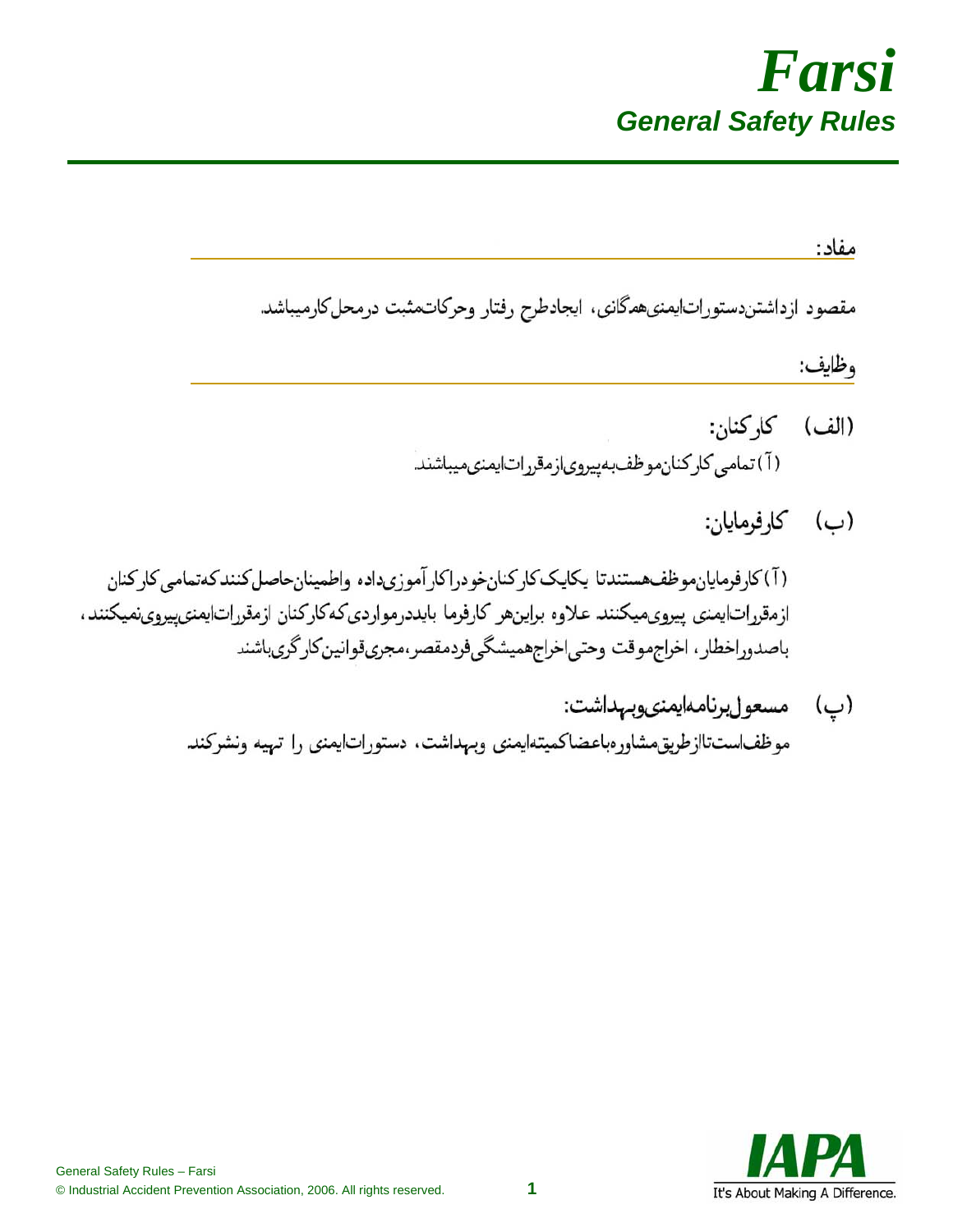## صفحه 11ز 1

(د) مديوعامل

( آ )موظفاستتاازطریق مشاور ، بااعضاکمیتهایمنی وبهداشت، دستوراتایمنی رامرور وتصویبکند.

روشها دستوراتايمنى

- ﴾ \_ وسایل ولباسهایحفاظتی خود , اازمیانفراوردههایمعتبرانتخاب کرده ومطابق دستور کاربرد تولید کننده اینگو نه وسایل از آنها استفاده کنید.
	- ﴾ هنگامحمل ونقلاسباب ومصالح، روشصحيحگذاشت وبرداشت رابكار ببريد
- ▶ هرگاهشاهدوضع ويارفتاريهستيدكهامكانايجادخطرميتواندداشته باشد، بايستىيىردرنگبهكارفرماگزارشكنيد
	- **▶ \_\_ هرگزبدون!جازهکارفرمايامديرکارگاه ازوسايلنقليمموتورداراستفادهنکنيد**
	- ▶ \_ J; كندن برچسبهای|خطار كەبرماشین[لاتنصیـشده شدید|خودداری كنید. وسايل|يمنى كەبرماشين آلاتنصب شدهاست، نبايدبرداشته وياازعملمحافظتي آنهاجلوگيريشود.
- › هرماشيني كەقراراستتعمير،روغن كارىوياميزانشود ،حتمااولبايدخاموششده وسپستوسطافرادلايقوواجدشرايطفنى رسيدگۍشود.
- ﴾ تمامي ابزاروماشينآلاتحعيوب، بايستي بهكارفرماگزارششود. هرگزاقدامبهتعميرماشين يا وسيلهالكتريكي,وياسيمهاي جريان برق نكنيد، مگراينكهخودشخصاواجدشرايط ولايقانجم اينگونه كارهستيد